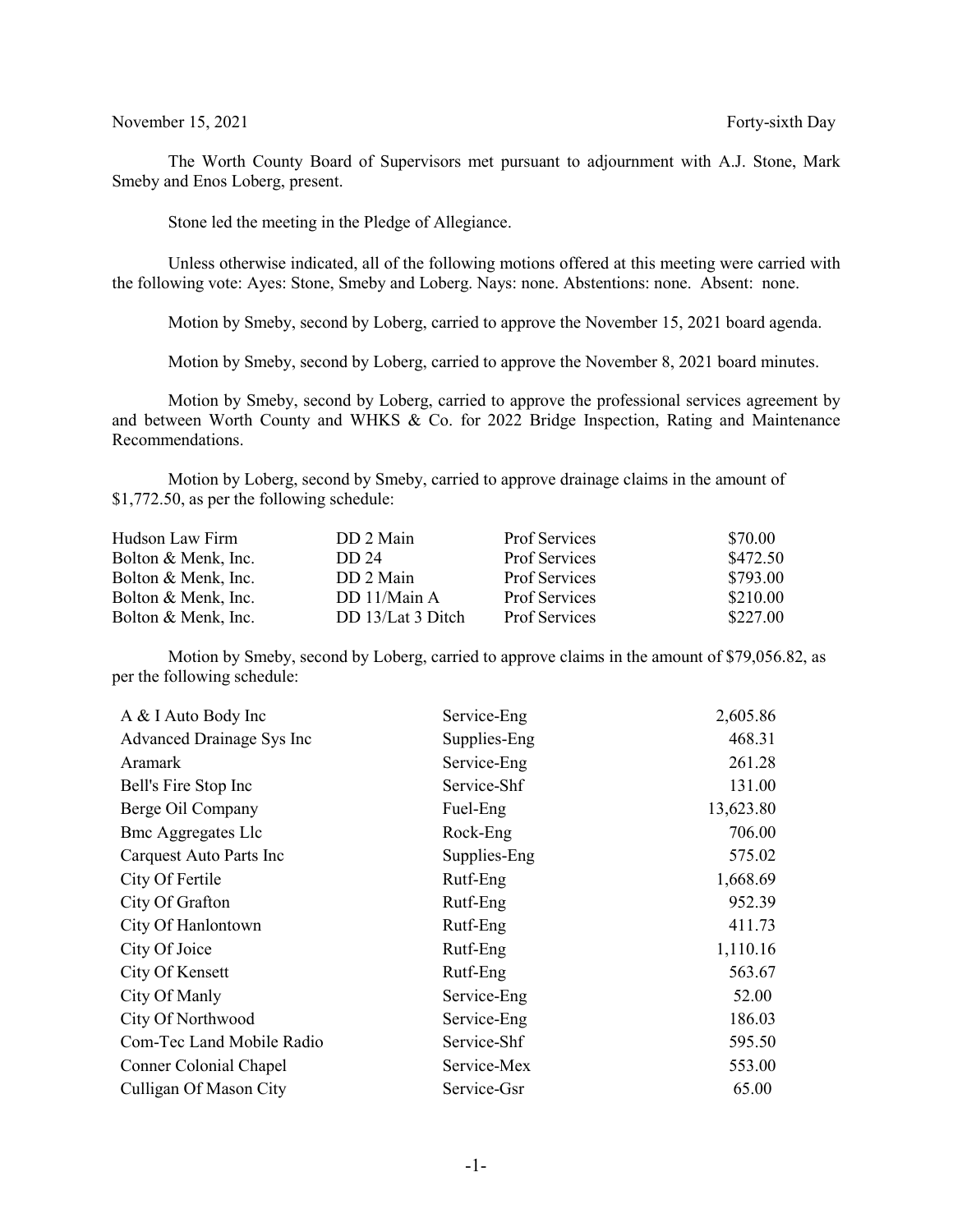| Eilertson Repair                   | Service-Con       | 213.50    |
|------------------------------------|-------------------|-----------|
| Falkstone Llc                      | Rock-Eng          | 906.67    |
| Fallgatter's Market Inc            | Supplies-Shf      | 758.30    |
| Feh Design                         | Service-Ndp       | 2,050.00  |
| Five Star Cooperative              | Fuel-Eng          | 84.71     |
| Galls, Llc                         | Supplies-Shf      | 118.49    |
| Grp & Associates Inc               | Service-Phd       | 36.00     |
| Heartland Business Systems, Llc    | Supplies-Dap      | 17,177.66 |
| <b>Heartland Power Coop</b>        | Service-Wwt       | 3,105.34  |
| Huber Supply Co Inc                | Service-Eng       | 193.50    |
| Ia Dept Of Transportation          | Supplies-Eng      | 882.52    |
| Ia Prison Industries               | Supplies-Shf      | 254.38    |
| Ia Secretary Of State              | Notary-Shf        | 60.00     |
| Interstate Batteries Of Upper Iowa | Supplies-Eng      | 190.80    |
| Isac                               | Edu-It/Gis        | 210.00    |
| Joe's Collision & Performance Inc  | Service-Shf       | 114.51    |
| <b>Judy Stevens</b>                | Reimb-Asr         | 94.50     |
| Karen Abrahams                     | Election-Aud      | 53.00     |
| Kelly Hardware                     | Supplies-Shf      | 127.04    |
| Knudtson Automotive Service        | Service-Shf       | 355.15    |
| Larsen Plumbing & Heating Inc      | Service-Shf       | 627.95    |
| Lawson Products Inc                | Supplies-Eng      | 72.48     |
| Malwarebytes Inc.                  | Service-Dap       | 2,212.47  |
| Manly Junction Signal              | Service           | 701.90    |
| Marcia Prestegaard                 | Election-Aud      | 251.75    |
| Marco Technologies Llc             | Service-Dap & Asr | 504.15    |
| Metal Culverts Inc                 | Supplies-Eng      | 10,996.40 |
| Midwest Wheel Companies Inc        | Parts-Eng         | 1,119.96  |
| Nassco Inc.                        | Supplies-Gsr      | 191.92    |
| Nena                               | Edu-911           | 142.00    |
| Niacc                              | Edu-Phd           | 6.00      |
| Northwood Anchor Inc               | Service           | 1,210.30  |
| Northwood Sanitation Llc           | Service-Eng       | 150.00    |
| Nuss Truck & Equipment Inc         | Parts-Eng         | 1,139.33  |
| Pinnacle Quality Insight           | Service-Phd       | 154.50    |
| Printing Services Inc              | Supplies-Dap      | 90.10     |
| Reinhart Food Service Llc          | Supplies-Shf      | 408.60    |
| Rosemary Fredericks                | Election-Aud      | 252.87    |
| <b>Shane Batton</b>                | Service-Con       | 2,430.00  |
| State Hygienic Laboratory          | Service-San       | 76.00     |
| Teresa Olson                       | Mileage-Rec       | 51.52     |
| Thrifty White Pharmacy             | Supplies-Shf      | 54.86     |
| <b>Trading Post</b>                | Parts-Eng         | 6.48      |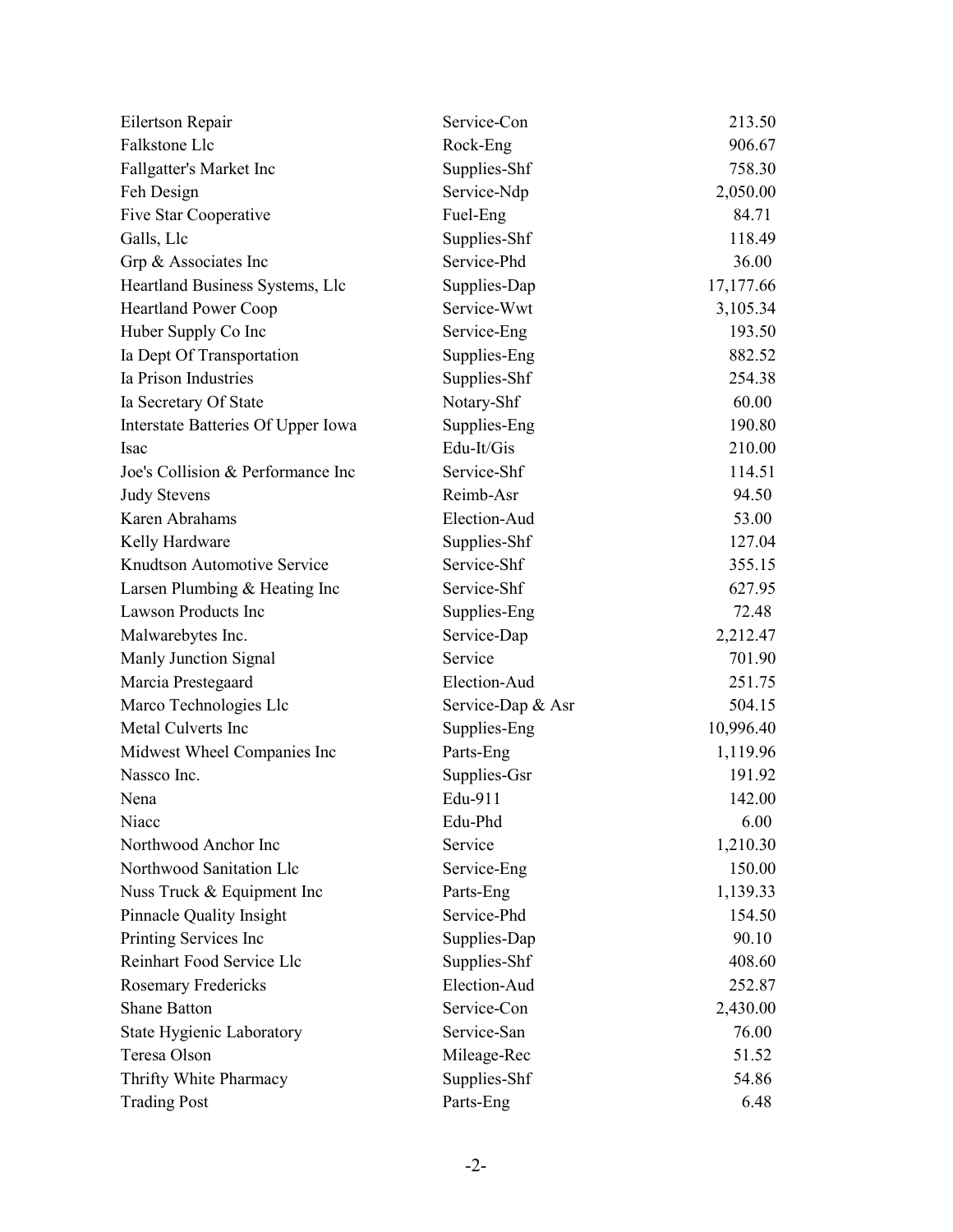| Viafield                      | Supplies-Con   | 2,401.90  |
|-------------------------------|----------------|-----------|
| Visa                          | Service-It/Gis | 2,033.85  |
| Winnebago Coop Telephone Assn | Service-Eng    | 254.02    |
|                               | Grand Total    | 79,056.82 |

Motion by Smeby, second by Loberg, carried to approve payroll eligibility verification for Mark Eilertson at \$23.30/hour as submitted by secondary roads.

The Board of Supervisors proceeded with the second canvass of the results of the votes for the 2021 City/School Election.

Motion by Smeby, second by Loberg, carried to approve Resolution #2021.11.15.04

## **RESOLUTION 2021.11.15.04 – CERTIFICATION (CANVASS) OF MULTI-JURISDICTION ELECTION RESULTS, COMBINED CITY-SCHOOL ELECTION**

WHEREAS, the CITY-SCHOOL ELECTION was held as prescribed by law on November 2, 2021, and

WHEREAS, the Board of Supervisors and ex-officio Board of Canvassers have canvassed the vote of said elections in accordance with §50.24 of the *Code of Iowa*, now therefore

BE IT HEREBY RESOLVED that we, the undersigned members of the Board of Supervisors and exofficio Board of Canvassers of Worth County, Iowa, do hereby certify the following RESULTS in the CITY-SCHOOL ELECTION, held November 2, 2021, and that no obvious clerical errors were identified during the canvass.

CANDIDATES ELECTED BY THE VOTERS OF THE RESPECTIVE SCHOOL DISTRICTS: Central Springs Director District 1 North A: Jean Schilling Central Springs Director District 2 South A: Ashley Kohler Central Springs Director District 1 North B To Fill A Vacancy: Joseph Rowe

DATED THIS 15th DAY OF NOVEMBER 2021.

Aaron Stone Jacki A. Backhaus Chairperson, Board of Supervisors **Attest: County Auditor** Attest: County Auditor

Motion by Smeby, second by Loberg, carried to accept and place on file the Post-Election Audit Report for the City-School Election on 11/02/2021.

Motion by Loberg, second by Smeby, carried to approve Resolution 2021.11.15.01:

## RESOLUTION NO 2021.11.15.01

Resolution Authorizing Internal Advances to Fund Urban Renewal Project Costs

WHEREAS, the Board of Supervisors of Worth County, Iowa (the "County"), has established the Worth County Consolidated Urban Renewal Area (the "Urban Renewal Area") and has established the Worth County Consolidated Urban Renewal Area Tax Increment Revenue Fund (the "Tax Increment Fund") in connection therewith; and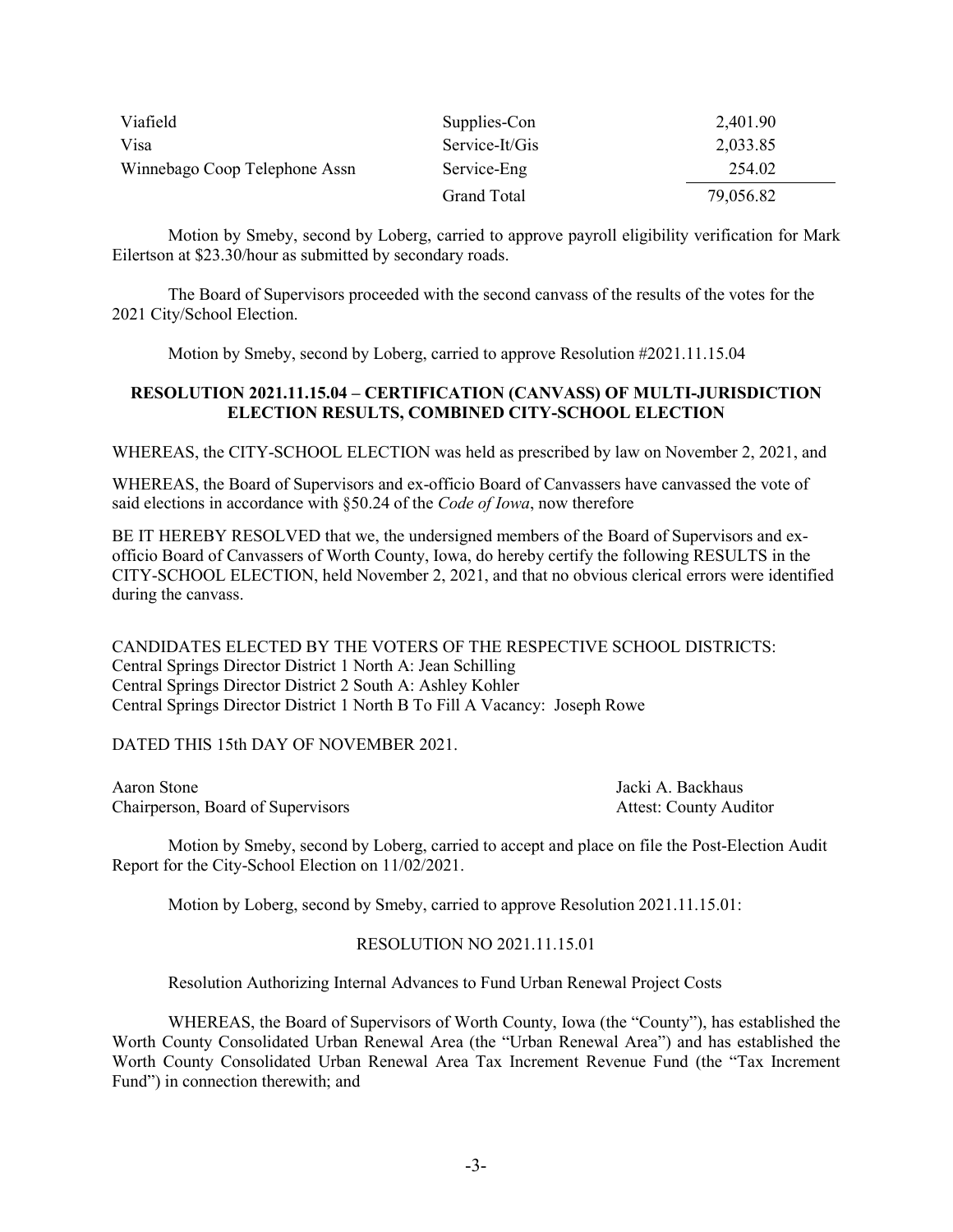WHEREAS, the County has undertaken a certain urban renewal project (the "Highway 105 Project") in the Urban Renewal Area, consisting of using tax increment financing to support the construction of certain road improvements on Highway 105 for the promotion of economic development; and

WHEREAS, it has been proposed that the County facilitate internal advances of funds in an amount not to exceed \$2,000,000 (the "Advances") for the purpose of paying the costs of the Highway 105 Project and, pursuant to Section 331.479 of the Code of Iowa, the County has published notice and has held a public hearing on such proposal on November 15, 2021, and

WHEREAS, the County desires to make the Advances eligible to be repaid from incremental property tax revenues derived from the Urban Renewal Area;

NOW, THEREFORE, IT IS RESOLVED by the Board of Supervisors, as follows:

Section 1. It is hereby directed that an initial advance of funds (the "First Advance") in the amount of Five Hundred Thousand Dollars (\$500,000) be advanced in order to cover a portion of the costs of funding of the Highway 105 Project from the County's General Basic Fund. The First Advance shall be repaid to the General Basic Fund, without interest, out of incremental property tax revenues received with respect to the Urban Renewal Area.

It is intended that the First Advance, shall be repaid to the General Basic Fund in one installment from cash on hand in the Tax Increment Fund on or before December 1, 2021.

Section 2. It is hereby directed that an additional advance (the "Second Advance") of funds in the amount of One Million Five Hundred Thousand Dollars (\$1,500,000) be advanced in order to cover a portion of the costs of funding of the Highway 105 Project from the County's Secondary Roads Fund. The Second Advance shall be repaid to the Secondary Roads Fund, without interest, out of incremental property tax revenues received with respect to the Urban Renewal Area.

It is intended that the First Advance, shall be repaid to the Secondary Roads Fund in one installment from cash on hand in the Tax Increment Fund on or before December 1, 2021.

Section 3. A copy of this Resolution shall be filed in the office of the County Auditor of Worth County to evidence the Advances.

Section 4. All resolutions or parts thereof in conflict herewith, are hereby repealed, to the extent of such conflict.

PASSED AND APPROVED this 15<sup>th</sup> day of November, 2021.

Aaron Stone, Chairperson Attest: Jacki A. Backhaus, County Auditor

Motion by Loberg, second by Smeby, carried to approve Resolution 2021.11.15.02 & 2021.11.15.03

## 2021/2022 INTERFUND TRANSFER RESOLUTION #2021.11.15.02

IT IS HEREBY RESOLVED by the Worth County Board of Supervisors that the County Auditor is hereby directed to transfer \$500,000 from the General Fund (0001) to the Secondary Roads Fund (0020).

Ayes: Stone, Smeby, Loberg Nays: None

Aaron Stone, Chairperson **Attest:** Jacki A. Backhaus, Auditor